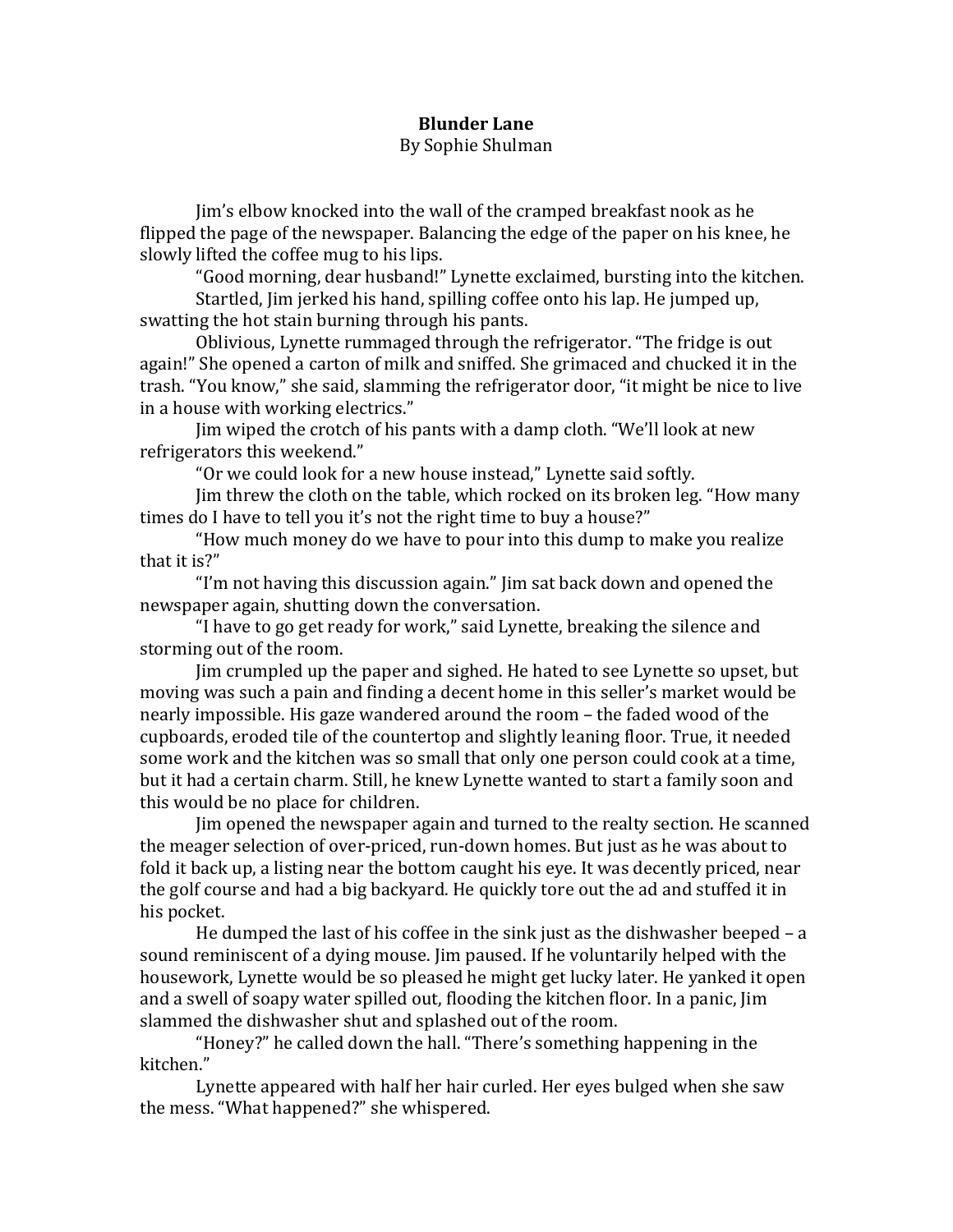Jim shrugged. "I went to change my pants and when I came back, the soap was all over. The dishwasher must have leaked."

Lynette bent over and ran her fingers through the murky water. "You didn't open it, did you?" she asked suspiciously. "Because if you open it right after it's finished, this can happen. You need to wait at least an hour, otherwise— $"$ 

"I know that," Jim said with irritation. "I've lived here just as long as you have."

"I don't have time for this," muttered Lynette.

"I'd love to help, but I have an important meeting I can't be late for." He kissed the top of her head and left.

"Jenkin's Realty," answered a lively woman.

"I'm calling about a listing in today's paper. It's the four bedroom across the street from-"

"The golf course? With the big backyard? Great house. Would you like to take a look at it?"

Jim cleared the surprise from his voice. "That would be great."

"Fabulous. Tomorrow afternoon? Say, around four?"

"I'll see you there." Jim hung up the phone and tilted back in his chair. Lynette won't be expecting him home until dinnertime, giving him ample time to check out the property. He closed his eyes and smiled as he envisioned himself standing on the bright green grass of the golf course hitting a hole-in-one.

"The soap was *everywhere*." Lynette shoved another bite of salad in her mouth. 

"That sounds truly terrible," said Jacky sympathetically. "Have you spoke to Jim about moving?"

"Of course  $-$  almost every day. Something goes wrong with the house and I tell him it's time to move, but every time he says it's not the right time."

"Maybe you should move without him," suggested Jacky.

Lynette lowered her fork. "You mean like break up with him?"

"I mean look for a house on your own. Why do you need his approval?" She leaned forward, giving Lynette her serious eyes. "Your dreams are important, too."

Lynette eyed her skeptically. "Is that what your therapist told you?"

"Yes," she said, straightening up and pouring herself another glass of wine. "But it's true."

Lynette thought about the perfect cottage where she and Jim could sip coffee on their sunny porch. Jim would see it was worth it, she convinced herself. He was just being stubborn. "It won't do any harm to look, right?"

"Absolutely not! I have this realtor friend – Janice. One of the best in the county. I'll send you her contact. "Jacky winked and gulped down the rest of her wine.

The next morning, Jim sat in the breakfast nook, browsing the newspaper. Jim lifted his coffee cup, pausing when he heard Lynette's footsteps pad down the hall.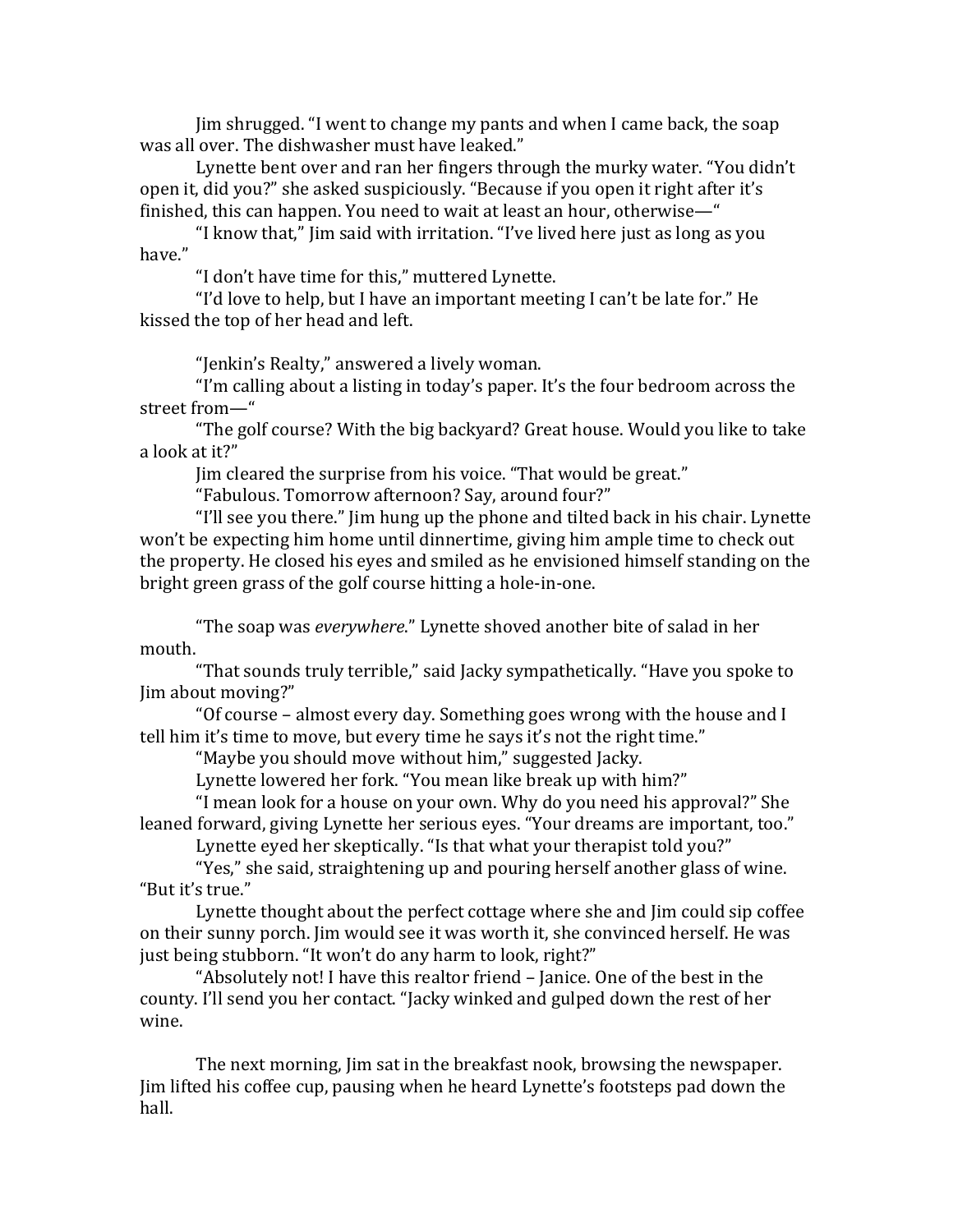"Good morning, darling," greeted Lynette as she waltzed into the room. "Busy" day for you today?"

Jim took a sip of coffee, thinking about his appointment with the realtor. "Just the usual. You?"

Lynette buried her face in a cupboard, pretending to rummage through the glassware. "Me, too." She shut the cupboard and swirled around, taking care to avoid eye contact with Jim. "I better start getting ready," she announced, and left the room.

A minute later, Jim heard the whirring of the blow dryer. He turned the page and lifted the coffee to his lips, faintly aware that the blow dryer stopped.

"Jim!"

Jim jolted at the sudden shriek, slopping coffee all over his freshly drycleaned pants.

Lynette appeared, her hair a partly frizzy mop. "The fuse is out again."

With a sigh, Jim crumpled the paper. "I don't have time to start it up again. I have to change my pants again."

"What am I supposed to do about my hair?"

"I don't know, dear. It looks fine to me," he lied and left the room.

Lynette stood frozen in the deserted foyer of the realtor's office. Her damp hair was pulled back in a tight bun, some frizzy strands sticking up. She glanced down a long corridor hoping to spot someone, but it was empty.

"Can I help you?"

Lynette jumped and whipped around to face a young man with slick black hair and a pearly-white smile.

"Actually, I have an appointment with—"

"Are you looking for a house?" he interrupted, stepping toward her. "Yes, but-"

"A modest cottage, something fit for a growing family?"

Lynette slowly nodded.

"In a quiet residential neighborhood near a good school and a safe park?" The man straightened his tie. "Follow me," he said.

"Are you Lynette?" asked a woman just emerging from the corridor. She was petite, barely clearing Lynette's chin, even with her incredibly high heels. "I'm Janice," she said, extending her hand in greeting.

Lynette shook her hand, wincing at the bone-crushing grip of her thin fingers.

"Thanks, Bill," Janice nodded at the man. "I'll take it from here." She whisked Lynette down the corridor. They turned into a small office and Janice gestured to a chair in front of a desk scattered with papers.

"Jacky told me what you're looking for and I pulled a few options that are the perfect fit," said Janice as she settled behind the desk. "This first one is a bit far from the local school, but it has a lovely backyard and a front porch. Isn't that swing precious?" squealed Janice, handing Lynette the flyer.

Under the heading *Gorgeous Home with Darling Front Porch* was a photo of the house. It was square in shape and reminiscent of a military barrack. Its beige paint was peeling and there was a tiny, slightly leaning porch with a swing made of chain links and a slab of rotting wood.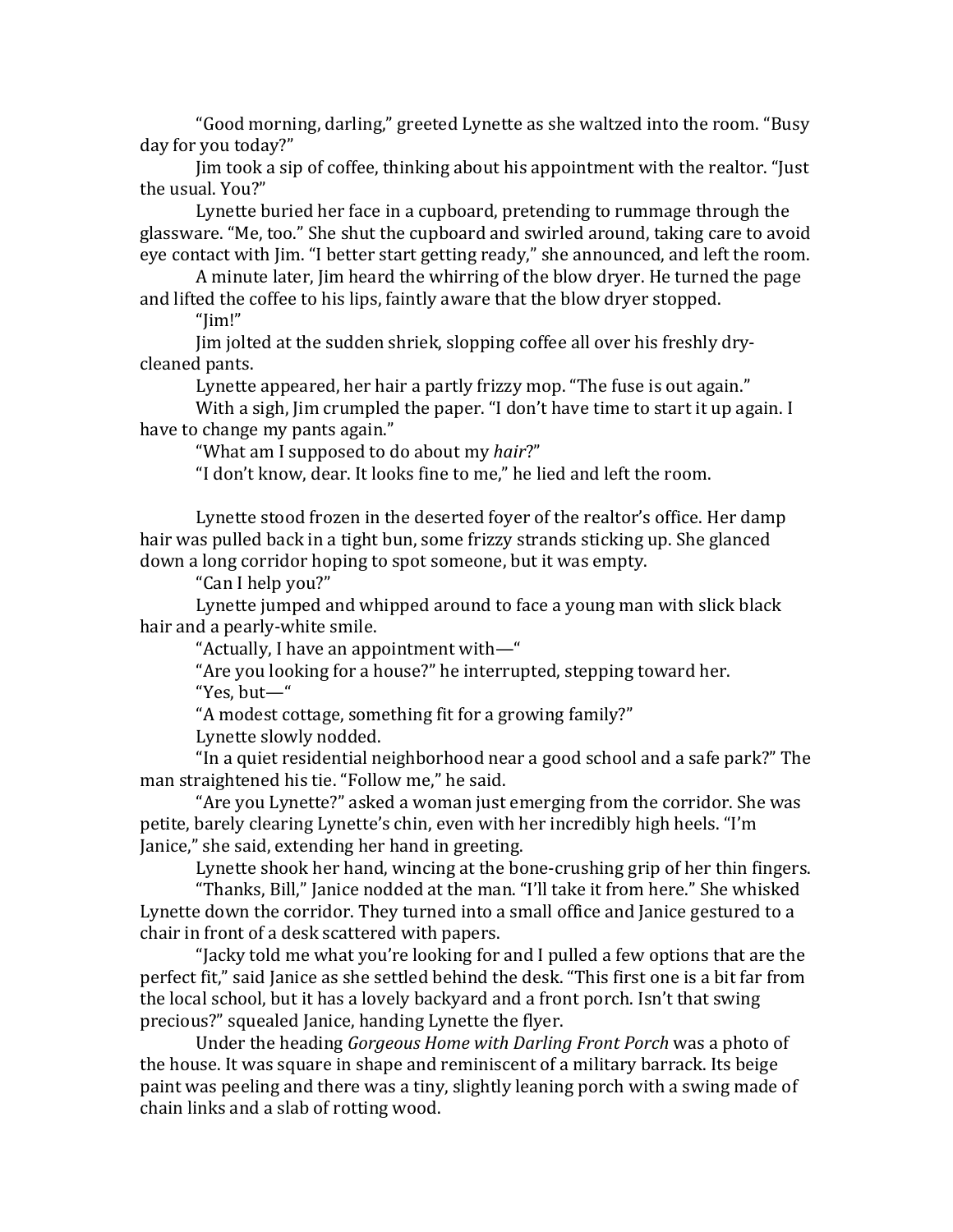"Imagine," began Janice with a faraway look in her eyes. "A fresh coat of paint and some simple fixes here and there and this place could be a real gem! Inside there's a magnificent dining area with a built-in chandelier that comes with the house. It's a steal - a *steal*."

Lynette shifted uncomfortably. "I'm not quite sure this place is what I'm looking for. I was hoping for something more— $"$ 

"Classy?"

"Classy," Lynette sighed. "That sounds nice."

"Great!" I have one here with class seeping through its every crack! Mind you, that's just a saying  $-$  this gem doesn't have any real cracks." Janice roared with laughter, suddenly growing serious when she handed Lynette the flyer.

Lynette timidly glanced down. Partially hidden behind a blooming apple tree sat a modest sunny-yellow home with bay windows and white trim.

"The landscape has been completely redesigned," explained Janice. "It has state-of-the-art grass and exotic plants imported from South Africa. The bay window was specifically designed for the house. Its decorative panes add a touch of sophistication, while keeping the exterior quaint and informal. It even has bulletproof glass!"

Lynette's head snapped up. "Bullet-proof glass? Why would bullet-proof glass be necessary?"

Janice blinked. "Extra protection, I suppose." She laughed nervously. "Can't have enough, especially with children in the house."

Lynette slowly nodded in agreement and scanned the rest of the flyer. The bedrooms were a good size with ample storage space, which would come in handy once plastic toys began taking over the house. She was just about to ask if she could see it in person when something caught her eye. She squinted at the window in one of the bedrooms, which looked onto a brick building marked with the bold words, *County Jail*.

"County *jail*?!" Lynette shrieked. "This home is next to a jail?"

"*And* a playground," injected Janice, quickly snapping the flyer from Lynette's grasp.

Lynette shook her head and started to stand up. "I don't think I'm ready for this."

"Wait! I haven't shown you the best one yet! I really do think this is the perfect home for you. It's in a lovely neighborhood and it has a large backyard – simply perfect for children to run around and play. It's been recently renovated with wainscoting and crown molding accents. It has a porch, too!" Janice gasped for air, her wide eyes glued to Lynette, forcing her back into the chair.

Lynette stifled a gasp as she laid eyes on the charming two-story home.

"This place is a real gem, let me tell you." Janice leaned forward. "As you can see, it has a wrap-around porch large enough to fit one of those wicker outdoor sets from Pottery Barn. Step inside the front door and you will face the gorgeous foyer and ornate staircase. The first floor is home to a formal living room complete with a remodeled fireplace, a laundry room and bathroom, a living room that can house a grand sectional, and a kitchen with granite countertops. On the second floor you will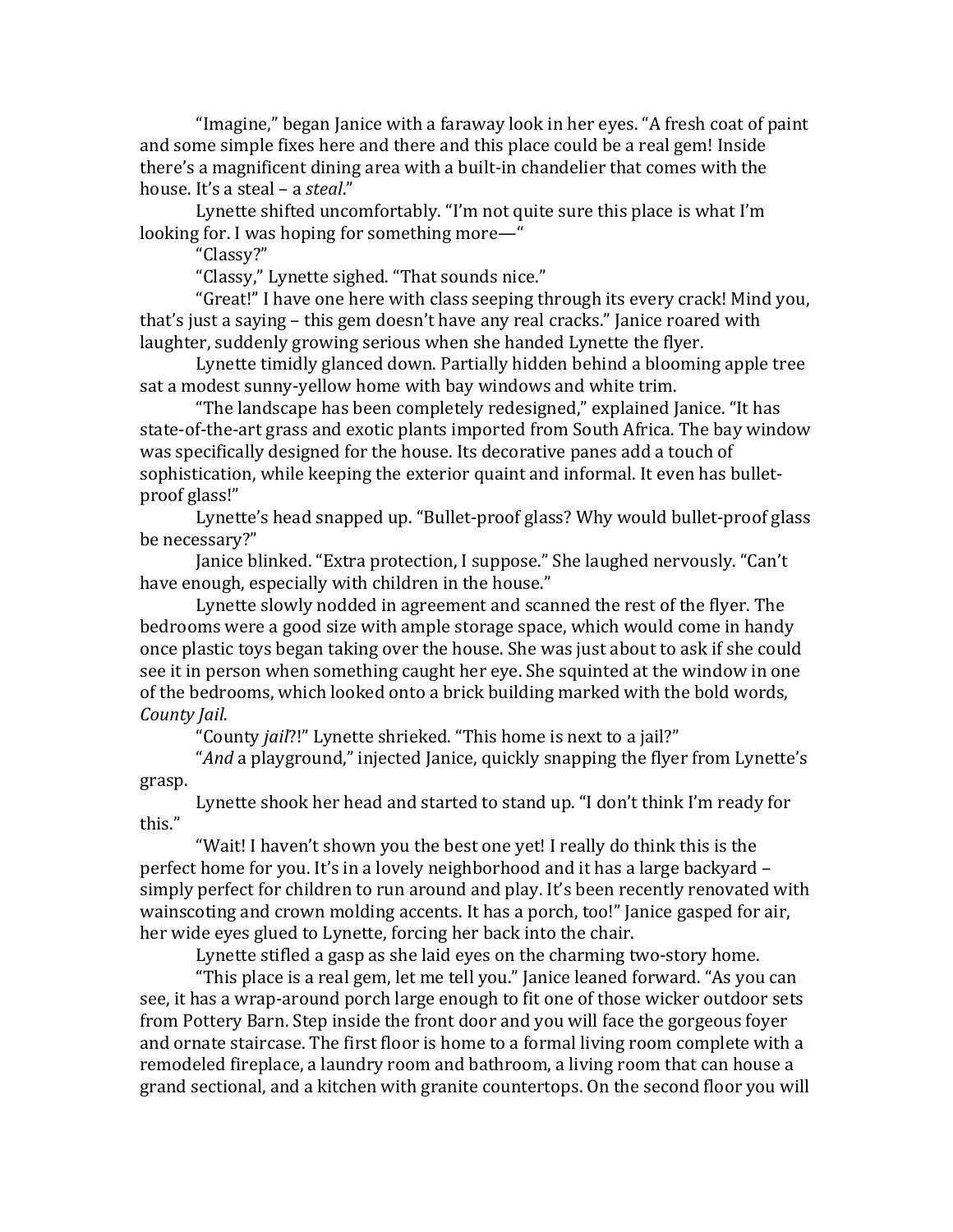find two bedrooms and the master suite with its own 'his' and 'hers' bath. It's the perfect family home. You can see it this afternoon, if you'd like."

"Yes!"

"Fabulous!"

Jim stood in the porch and gazed at the sweeping green lawns of the golf course across the street. A few minutes later, a car pulled into the driveway. A slender woman wearing a form-fitting skirt suit stepped out of the car, her blonde ponytail swishing back and forth as she advanced toward Jim.

"Mr. Jaffe?" she inquired, extending her hand in greeting.

"Jim," he said as he shook her delicate hand. She had the bluest eyes he had ever seen.

"Janice. It's a pleasure to meet you. As you can see, this house is fairly new and freshly painted," she said as she unlocked the front door. "It has been recently renovated, which means less upkeep for you." She winked and motioned for him to step inside.

"The whole house has hardwood floors, so there's a better chance of you being allowed to keep your shoes on." Janice smiled and swiftly moved down the hall into a large living room. She pointed to the wall. "There's a cutout for a sixty-in flat-screen television and enough space for a wrap-around couch – best for those super bowl parties, you know."

Jim's gaze swept over the empty space, imagining this buddies – perhaps even the President of the company he works for - digging into a bowl of chips and yelling at the television screen.

"Let's move into the kitchen," said Janice, leading Jim away from his reverie. "Open the refrigerator."

Jim stared at the stainless steel door of the refrigerator with little interest. The only reason he opened the refrigerator was if he knew it contained steak leftovers. Nonetheless, he opened the door.

"See these shelves right here? Custom-made to hold a dozen beers at a time."

"Wow," whispered Jim. He had never seen anything so spectacular.

Janice gently placed a hand on Jim's shoulder. "Shall I show you the backyard?"

A set of double-doors off the kitchen led to the back porch, which overlooked a spacious grassy area.

"It's the size of half a football field," Janice explained. "Big enough to install a state-of-the-art basketball court over there, or a swimming pool over here."

Jim clearly saw himself shooting hoops on his very own basketball court. He could invite the buddies over for some five-on-five. Maybe the logo in the center could be inscribed with his initials.

They went back inside and up the stairs to the second floor.

Janice paused at the landing and looked out the window. "Golf course looks amazing from up here, doesn't it?"

Jim followed her gaze to the rolling green plain glowing in the light of the setting sun. "Sure does."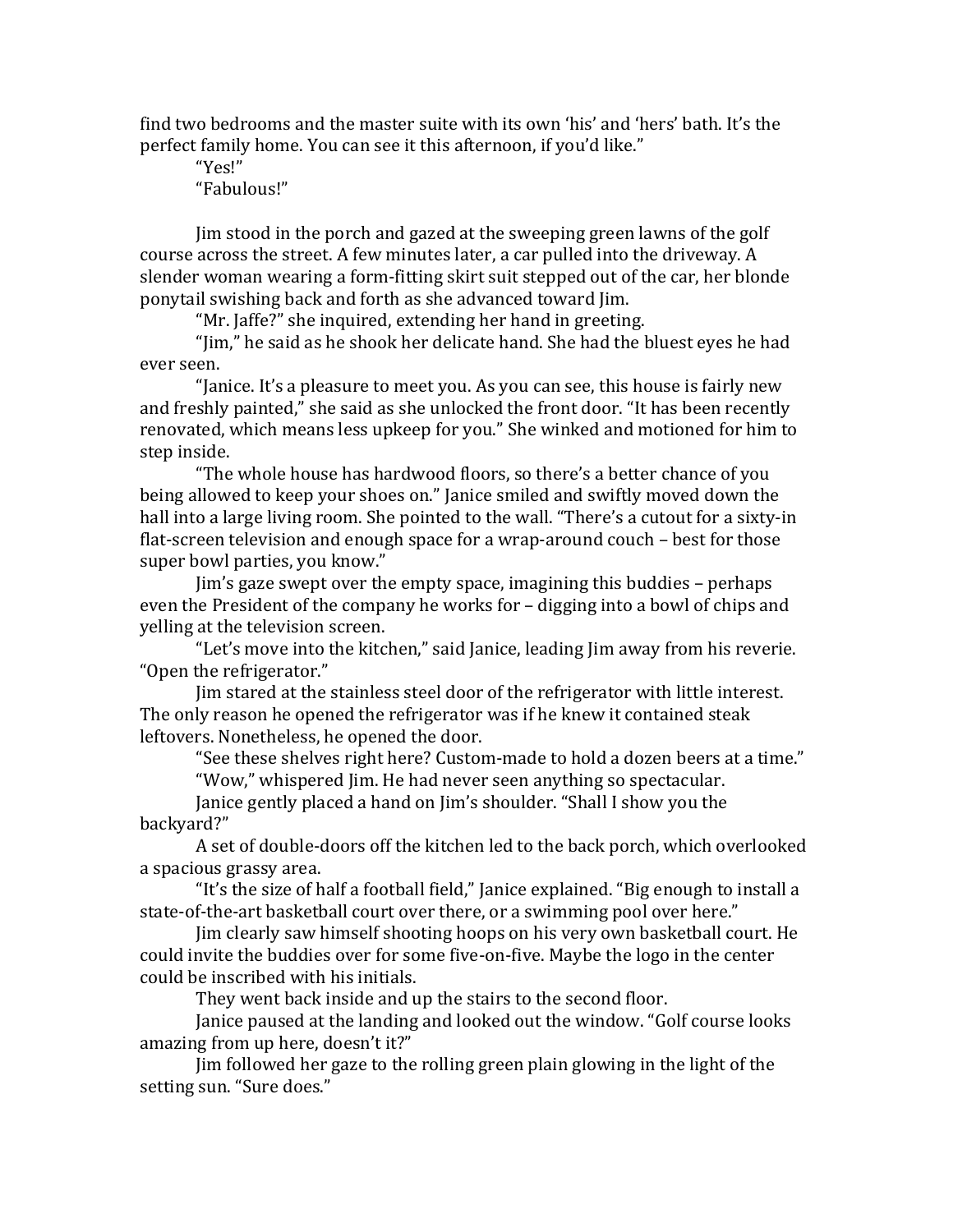"The master suite is right this way." She guided Jim across the landing. "This room is large enough to fit a California king," she exclaimed. Somehow the room looked huge with such a petite woman standing in its center. "And the golf course looks great from this window, too."

As Jim looked at the course, he felt satisfied. It was everything he wanted. He could become the man he had always wanted to be. "I'd like to make an offer."

Janice's eyes lit up. "Fabulous!"

Lynette pulled to a stop in the driveway. Janice stood on the porch, fluffing her hair in the reflection of the window and turned when Lynette approached.

"Nice to see you again," said Janice. "I'm thrilled to show you this gorgeous home." She opened the door, gesturing for Lynette to enter. "The cherry wood floors are beautiful and easy to keep sparkling clean."

Janice walked down the hallway, her heels clicking on the wood floors. "This is the living room, large enough to fit one of those comfy sectionals from Pottery Barn. This is a great space to spend that quality family time  $-$  charades, movie nights, you name it!"

Lynette imagined collapsing on a beige couch with her children while Jim silently acted out the title for *The Notebook*.

"And wait till you see the kitchen," Janice boasted.

Lynette gasped when she entered the kitchen. Her eyes settled on the white cupboards with etched glass and modern appliances.

"It's like shabby chic charm meets contemporary convenience. Just take a look at this refrigerator," she said as she opened the door. "These drawers are specially deigned to keep vegetables fresh and these shelves fit kid's juice boxes perfectly."

Lynette reached for the shelf, as if grabbing for a juice box to pack in her little girl's lunch.

They meandered through the double doors to the backyard. "This is a great space for the children to run around in a safe, enclosed place. You could put a play structure over there or a tree house over here."

Lynette had always wanted a big backyard. She could watch the kids from the kitchen as she cooked dinner, without having to worry if they were safe.

Janice led Lynette up the stairs, pausing on the landing. "It's very light and airy up here, isn't it?"

Lynette nodded eagerly.

"The kids' bedrooms are off to the left, just across the hall from the master suite should they need you in the middle of the night. As you can see, the master suite is quite large - suitable for a California king that could comfortably fit the whole family on a rainy Sunday morning.

Lynette looked around. The house was everything she had ever wanted. They could build a family here, make memories and grow old. "I'd like to make an offer."

"Fabulous! Now," said Janice, her tone suddenly changing. "I must tell you that another offer has been made. I suggest you make your offer a little higher than asking price to make it more competitive."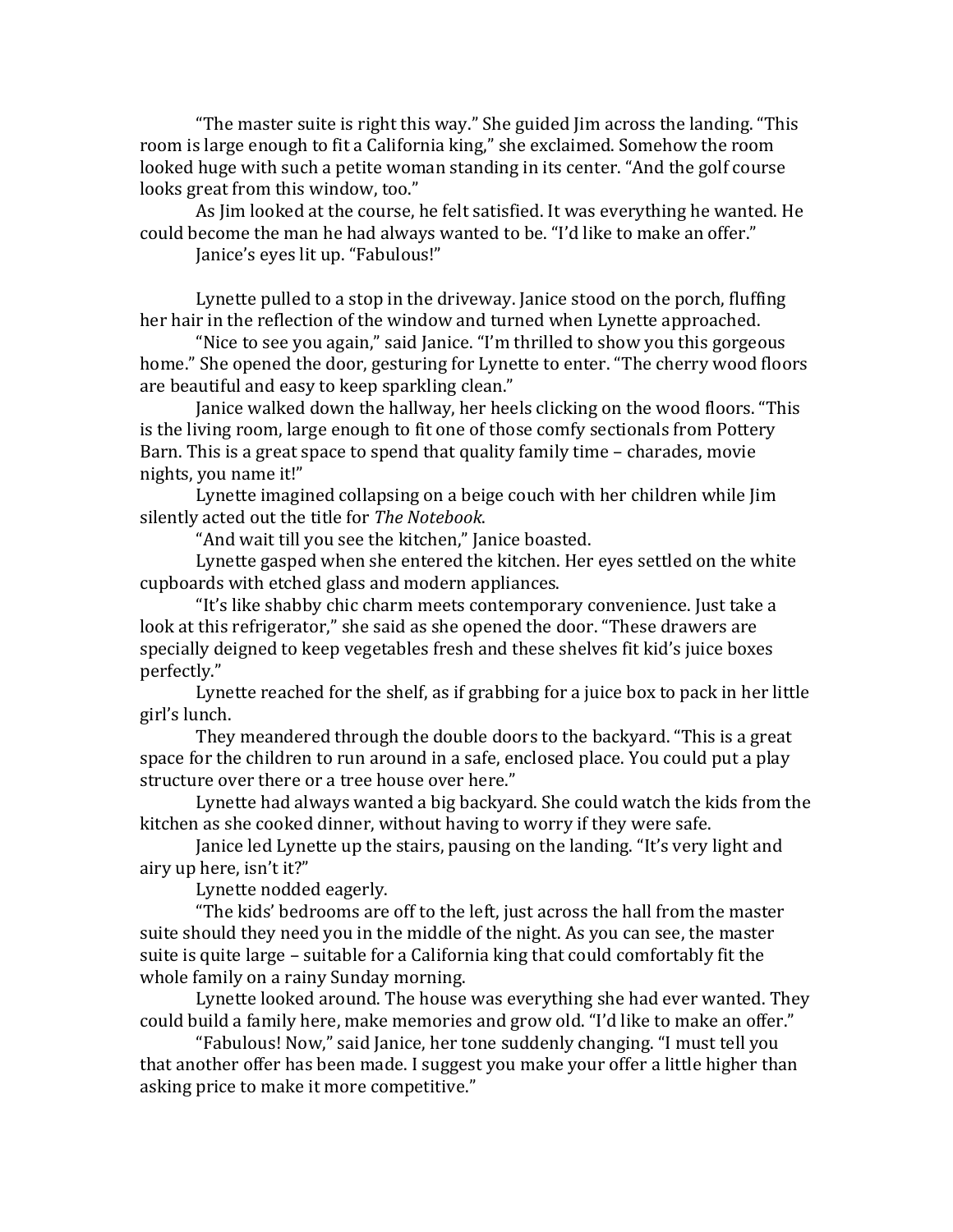Lynette slowly nodded. The asking price was already slightly higher than they could afford. It would be a stretch, but as she thought about the family room, big backyard and dreamy kitchen, she was resolved. "I'll do it."

Jim sat in the breakfast nook reading the newspaper and sipping his coffee. "Good morning, darling," said Lynette as she whisked into the room.

The phone rang and Lynette picked up. It was a woman who asked for Jim. Lynette handed the phone over.

It's Janice. Jim turned to the wall, buried himself in the newspaper, lowered his voice, changed his tone.

Lynette washed dishes, but kept glancing suspiciously over at lim.

Janice said that another buyer had made a higher offer and the sellers were interested. She recommended Jim make an offer higher than asking price, to be more competitive. Jim looked at Lynette as she washed dishes. She had been such a good wife. And then the golf course came to mind. He said he'll do it, then hung up.

"Who was that?" Lynette asked.

Jim said it was a business call.

"[im's cheating on me." Lynette stared at her full plate of salad, forlorn. Jacky's mouth popped open in awe. "How do you know?" she whispered. "A woman called for him this morning and he was asking really weird."

Jacky topped off her glass of wine and then moved to Lynette's. "I suppose," she said slowly. "This new house could be more beneficial than initially thought. Have you seen it yet?"

"I put in an offer yesterday. Oh, Jacky, it's a perfect family home." She cast her gaze downward, thinking about the woman on the phone.

"That's it!" Jacky exclaimed. "This house is the key to saving your marriage. Once you purchase this house, Jim will realize that he wants a family more than he wants some hooker. Trust me."

Suddenly, Lynette's phone rang. "Hello?" she answered.

"Lynette, darling, it's Janice."

"Hello, Janice."

"Listen, another buyer made an offer higher than yours. If you really want the house, you need to make an even higher offer. You must be competitive in this market."

Lynette stared at Jacky, who was drawing a family of four stick figures outside a house on her napkin. "Okay, I'll do it," she said. She hung up the phone. "I made a higher offer," she told Jacky.

"Great! This is the answer, Lynette, I just know it. But," she said seriously. "If it doesn't work, don't put up with a cheating husband, honey." Jacky paused to gulp down some wine. "You deserve to be treated with respect."

"Therapist?"

Jacky nodded. "I have this friend - a divorce attorney - named Kevin. He's the best in the state. I'll give you his contact." Jacky winked and gulped down the rest of her wine.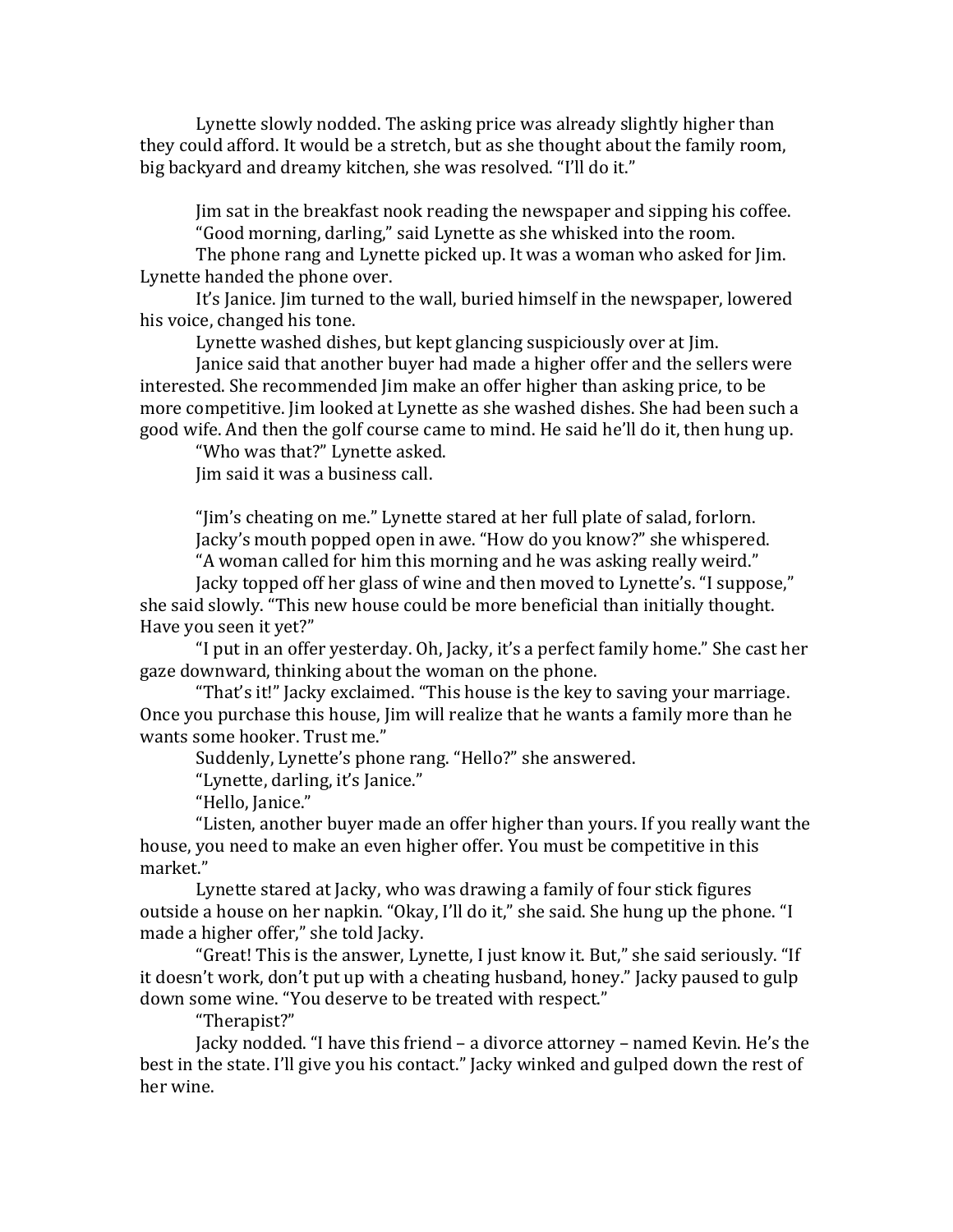Jim sat in his cubicle concentrating on his computer screen.

He clicked on the button on the webpage that read *Jackson Golf Course Membership Information*. He nearly choked on his Werther's Original hard candy when he saw the number under the yearly dues section.

He jumped when his phone rang. "Jim Jaffe," he answered.

"[im, Janice here. Listen, another buyer made a higher offer than yours. If you really want the house, you need to top it. It's competitive out there, Jim."

"How much higher?" he asked warily.

"Another twenty thousand at least. We have to knock this other buyer out of the rink."

Jim bit his lip. He didn't want a higher offer to compensate his golf course membership. He flicked through the photos of the smooth green course and satisfied groups of men swinging their trendy clubs. Why couldn't he be one of them? He needed this golf course membership to be a good husband or, dare he think it, father one dav.

"Okay, let's do it."

Jim hung up the phone, still staring at the screen. Lynette will be so excited about the house she won't even question the golf course membership. She might even be on board considering its proximity to the house. Of course, she wouldn't have to know that non-members are not allowed, or that cell phones are restricted from the course. With a satisfactory click, Jim signed up for membership.

Jim sat in the kitchen reading the newspaper.

Lynette entered the room silently. She poured herself a cup of coffee and looked up to see Jim staring at her.

"Good morning," he said after a pause.

"Good morning," she replied. She opened the upper cabinet to grab a plate for her toast and the hinge snapped off. Surprised, she stumbled backward with the cabinet door in her hand, her fingers still wrapped around the knob.

Jim stared at her, his mouth agape.

The phone rang.

"I'll get it," said Jim. A moment later, he handed the phone to Lynette. "It's for you."

"Hello?" said Lynette with exasperation, setting the cabinet door on the floor. "Lynette. Janice. How are you? Bad news. The other buyer made quite a

higher offer." A pause. "You would need to raise your offer by at least one hundred thousand."

"That's *insane!"* 

"It's very competitive out there, Lynette. If you really want the house, you've got to  $-$ "

"No thank you!" screamed Lynette and hung up the phone.

Jim blinked at her. "Is everything all right?"

Lynette looked at the mess before her. "No, it's not." She stormed out of the room.